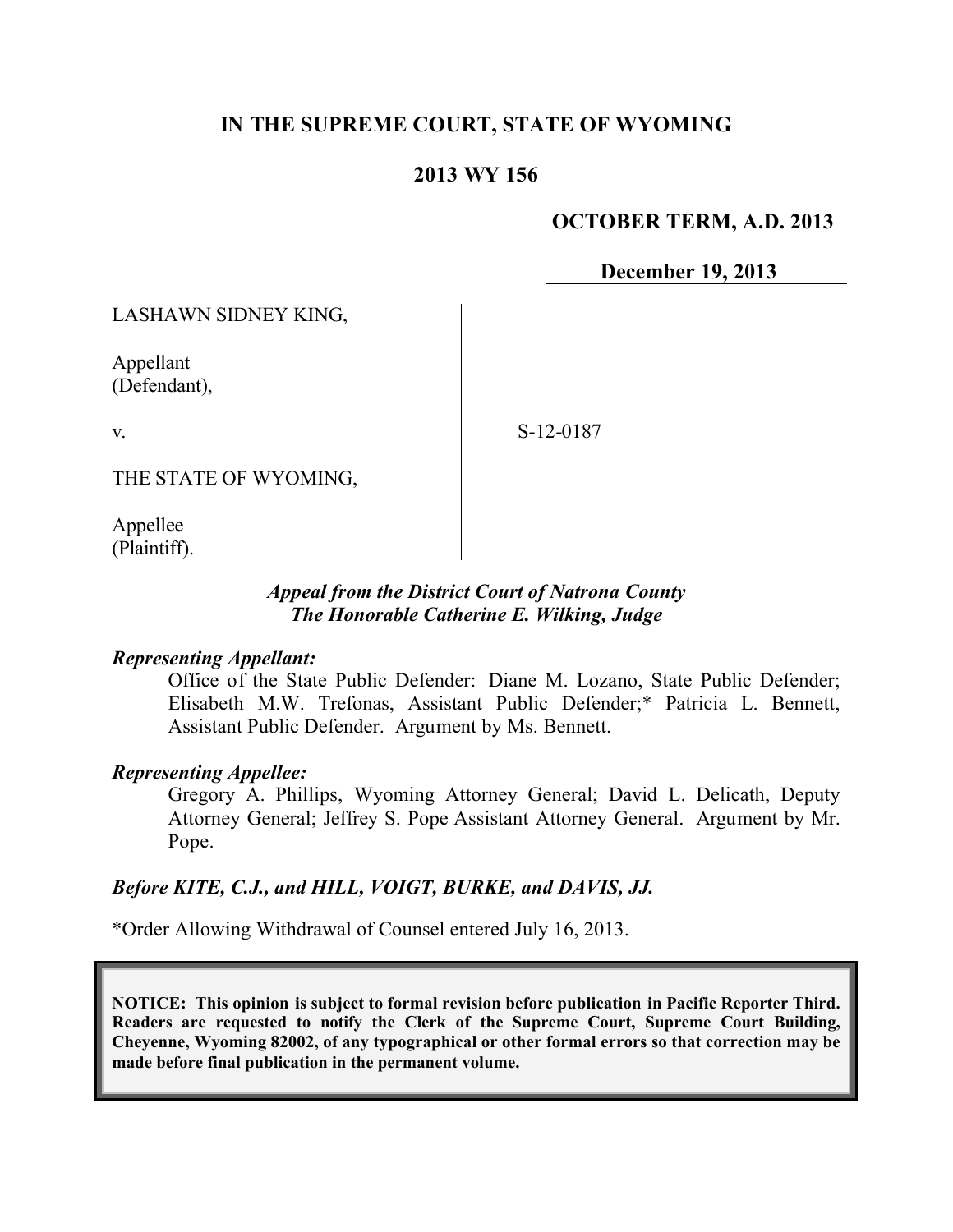### **VOIGT, Justice.**

 $\overline{a}$ 

[¶1] The appellant, LaShawn Sidney King, was convicted of attempted first-degree murder, kidnapping, and two counts of aggravated assault and battery after he attacked the victim and hit her several times in the face and body with a sledgehammer. In this appeal, the appellant argues his convictions should be reversed because the district court improperly admitted evidence of the appellant's previous violent behavior against the victim, a transcript was provided to the jury of a telephone conversation between the appellant and the victim, and trial counsel was ineffective for waiving the appellant's right to a speedy trial.<sup>1</sup> Finding no error, we affirm.

#### **ISSUES**

[¶2] 1. Did the district court abuse its discretion when it determined that testimony regarding previous violence in the appellant's relationship with the victim was admissible under W.R.E. 404(b)?

2. Did the district court abuse its discretion when it allowed the jury to review a transcript of a telephone recording between the appellant and the victim while the recording was being played at trial?

3. Was trial counsel ineffective because he requested a continuance and filed a waiver of speedy trial signed by the appellant, contrary to the appellant's desire not to waive his right to a speedy trial?

## **FACTS**

[¶3] On May 6, 2011, the appellant called the victim and asked her to go to a movie with him because he was moving to Detroit the next day. The victim reluctantly agreed, picked up the appellant from his apartment, and drove them to the movie theatre. The appellant asked the victim to park her van off to the side of the road instead of in the parking lot, but she refused and parked in the main parking lot. She then heard a "dull thump" inside the van. She turned and looked at the appellant, who was staring straight at her. The victim tried to get out of the van, but the appellant grabbed her by the hair and hit her in the eye with a sledgehammer. The appellant continued to hit the victim with the sledgehammer, hitting her again in the eye, the hand, and the back of her head.

<sup>&</sup>lt;sup>1</sup> In his brief, the appellant also argued that his two convictions of aggravated assault and battery should have merged for the purposes of sentencing. However, at oral argument, the appellant conceded that the issue was moot after this Court's decision in *Sweets v. State*, 2013 WY 98, 307 P.3d 860 (Wyo. 2013).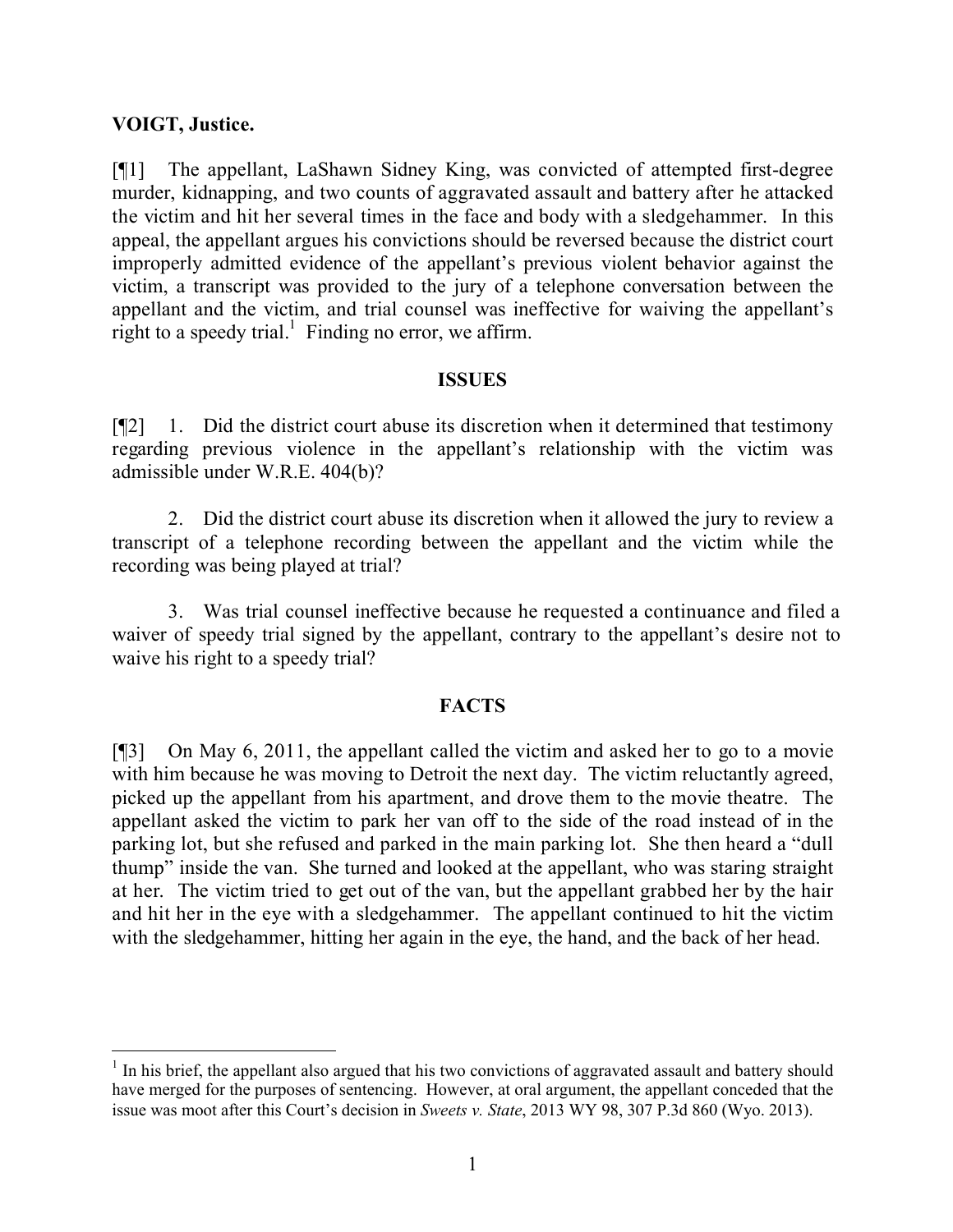[¶4] The victim struggled out of the van as the appellant screamed that he was going to kill her. The appellant grabbed the victim, forced her into the van, and drove the van away from the theatre. As she was in the back of the van, unable to see clearly due to her injuries, the victim located her cell phone and called 911. Although the victim did not have a conversation with the 911 dispatcher, she made statements to the appellant that gave the dispatcher an idea of where she was and what was happening to her. Eventually, the victim hid the cell phone in a basket in the hopes the appellant would not notice the phone or that she had dialed 911.

[¶5] After driving through the Casper area, the appellant stopped the van and asked the victim where her cell phone was located. The appellant then rummaged through the back of the van until he found the cell phone in the basket. The appellant began hitting the victim with his fists while telling her that he was going to kill her. He removed the battery from the phone, threw the phone to the floor of the van, and began driving again. Eventually, law enforcement officers were able to locate the van, arrest the appellant, and seek medical attention for the victim. Following a jury trial, the appellant was convicted of attempted first-degree murder, kidnapping, and two counts of aggravated assault and battery.

#### **DISCUSSION**

#### *Did the district court abuse its discretion when it determined that testimony regarding previous violence in the appellant's relationship with the victim was admissible under W.R.E. 404(b)?*

[¶6] Before trial, the prosecution filed a notice that it intended to use evidence, pursuant to W.R.E. 404(b), of the appellant's violent behavior in his relationship with the victim and towards a former girlfriend. The prosecution asserted the evidence was proper to show the appellant's motive and intent when he attacked the victim, and that the appellant's actions toward the victim were not done by accident or mistake. The appellant objected to the notice, asserting the notice did not describe the prior conduct with sufficient specificity, the evidence of prior conduct was unfairly prejudicial, and the prior conduct was too remote in time. The district court held a hearing, wherein both parties gave lengthy arguments regarding the nature of the proposed evidence. Thereafter, the district court held another hearing where it gave an oral ruling regarding the evidence. After conducting an analysis of each piece of evidence offered by the prosecution, it held that the prosecution could not introduce any evidence of the appellant's abuse against his previous girlfriend and several instances where the appellant allegedly threatened the victim's family members and accused the victim of cheating. However, the district court determined specific instances of violence by the appellant against the victim would be admissible. The appellant now argues the district court's decision was an abuse of discretion because it listed several proper purposes for the use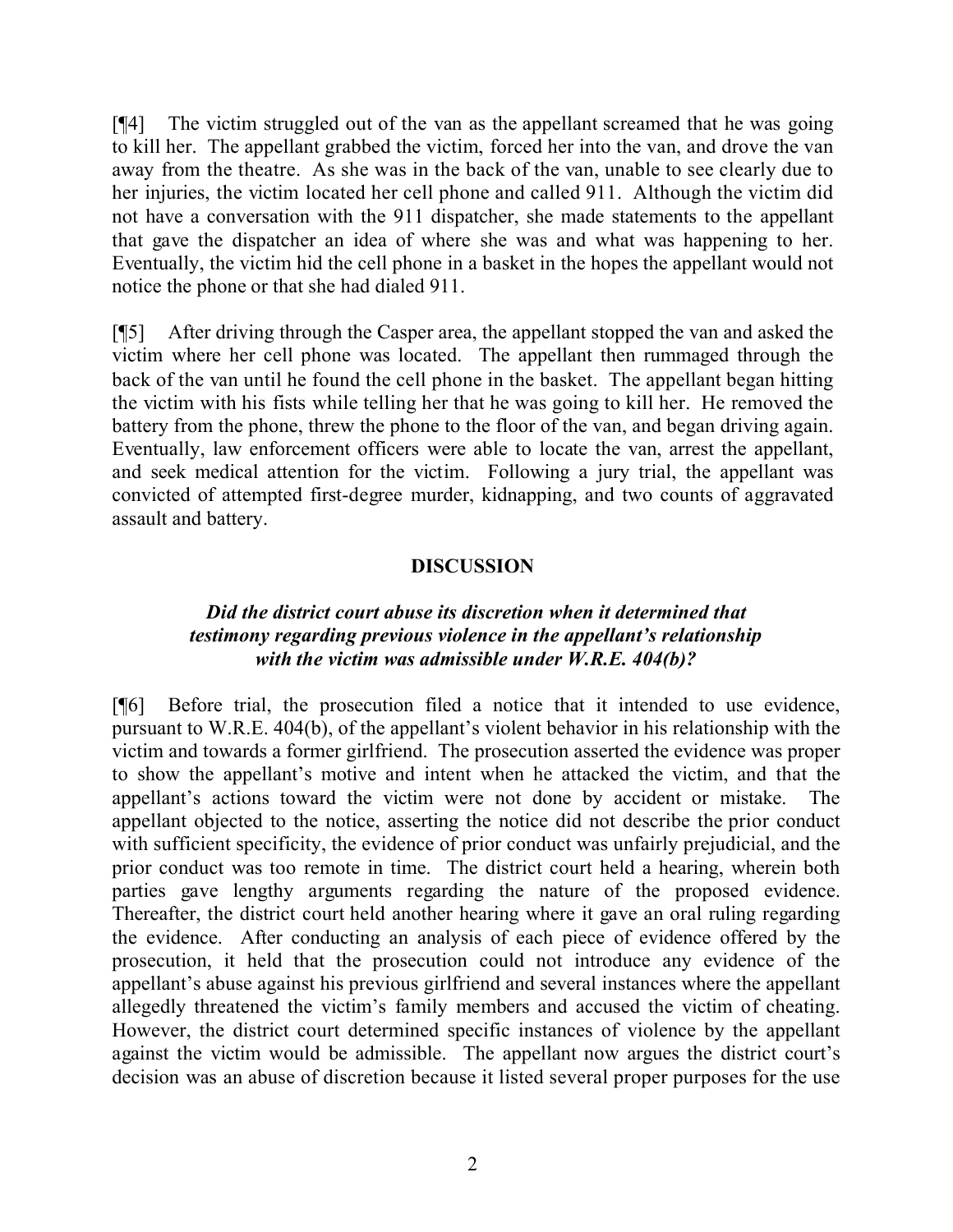of the evidence pursuant to W.R.E. 404(b), instead of identifying one specific purpose for each piece of evidence.

[¶7] When reviewing a district court's decision regarding the admissibility of evidence pursuant to W.R.E. 404(b), this Court uses the following standard of review:

> We review claims of error concerning the improper admission of W.R.E. 404(b) evidence for abuse of discretion and will not reverse the trial court's decision absent a clear abuse. *Thomas v. State*, 2006 WY 34, ¶ 10, 131 P.3d 348, 352 (Wyo. 2006). A trial court abuses its discretion when it could not have reasonably concluded as it did. *Id*. In this context, "reasonably" means sound judgment exercised with regard to what is right under the circumstances and without being arbitrary or capricious. *Id*.

*Munoz v. State*, 2013 WY 94, ¶ 3, 307 P.3d 829, 830 (Wyo. 2013) (quoting *Bromley v. State*, 2007 WY 20, 18, 150 P.3d 1202, 1206-07 (Wyo. 2007)). Further, if the evidence was admitted in error, we must determine whether the error was prejudicial. *Rolle v. State*, 2010 WY 100, 19, 236 P.3d 259, 264 (Wyo. 2010). "Error is prejudicial if there is a reasonable possibility that the verdict might have been more favorable to the defendant if the error had not been made." *Vigil v. State*, 2010 WY 15, ¶ 11, 224 P.3d 31, 36 (Wyo. 2010).

[¶8] In *Gleason v. State*, 2002 WY 161, 57 P.3d 332 (Wyo. 2002), this Court admonished the district courts from engaging in the "shotgun approach" of listing every conceivable purpose for the admissibility of evidence under W.R.E. 404(b), followed by a nondescript statement that the probative value of the evidence outweighs the prejudicial effect. *Id*. at ¶ 30, at 343. Instead, we required the record to reflect "the trial court's identification of the purpose or purposes for admission of the evidence, the findings and conclusions establishing relevance and probative value, and the factors considered in balancing probative value against the potential for unfair prejudice." *Id*. To ensure the probative value of the evidence is balanced against the potential for unfair prejudice, district courts are to make the following considerations:

> In determining the probative value of prior bad acts evidence, the trial court should consider the following factors:

> > 1. How clear is it that the defendant committed the prior bad act?

> > 2. Does the defendant dispute the issue on which the state is offering the prior bad acts evidence?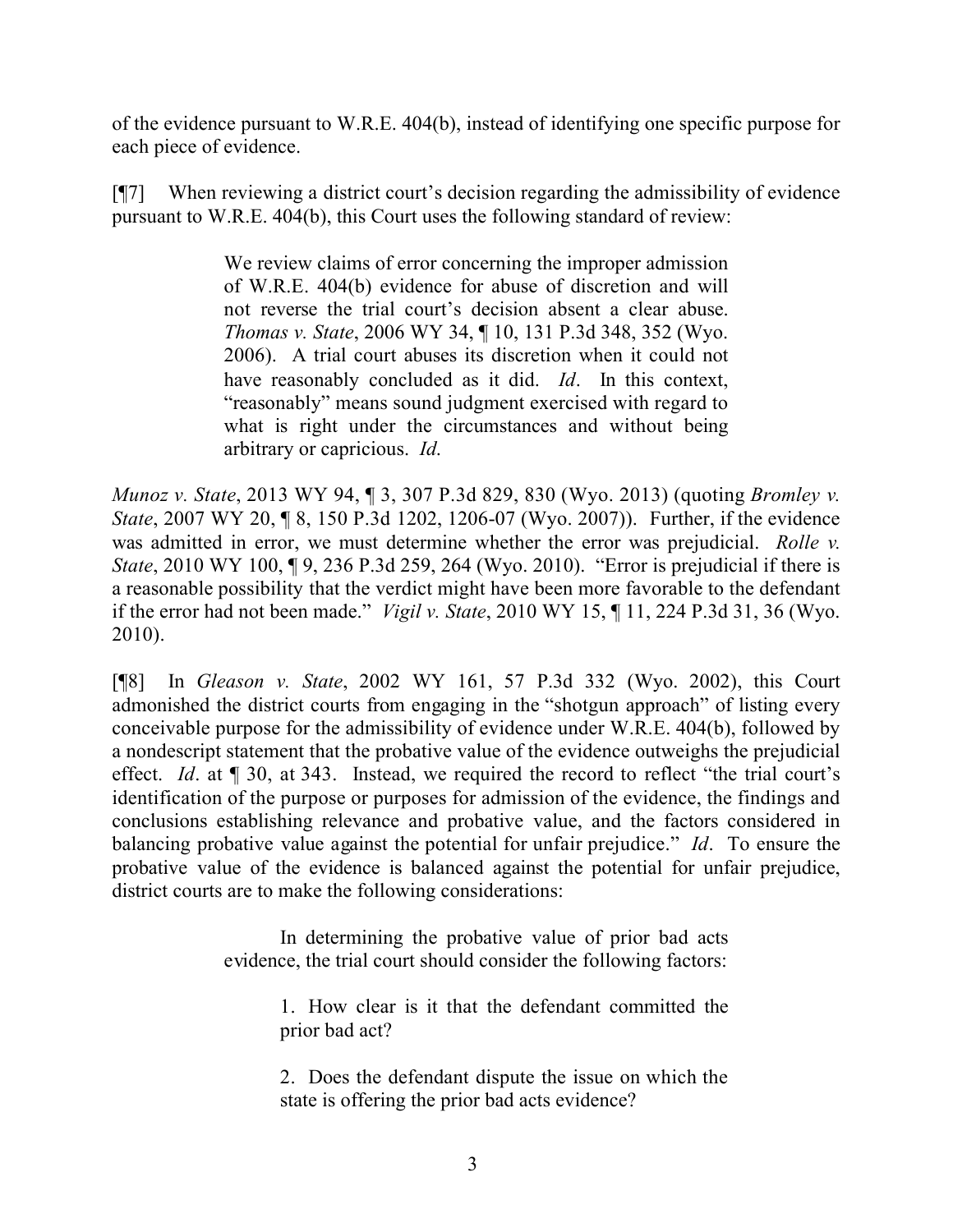- 3. Is other evidence available?
- 4. Is the evidence unnecessarily cumulative?

5. How much time has elapsed between the charged crime and the prior bad act?

Evidence is unfairly prejudicial if it tempts the jury to decide the case on an improper basis. In balancing against its probative value the unfair prejudice created by the evidence, the trial court should consider the extent to which the evidence distracts the jury from the central question whether the defendant committed the charged crime. The trial court should weigh these additional factors against the probative value of the evidence:

> 1. The reprehensible nature of the prior bad act. The more reprehensible the act, the more likely the jury will be tempted to punish the defendant for the prior act.

> 2. The sympathetic character of the alleged victim of the prior bad act. Again, the jury will be tempted to punish the defendant for the prior act if the victim was especially vulnerable.

> 3. The similarity between the charged crime and the prior bad act. The more similar the acts, the greater is the likelihood that the jury will draw the improper inference that if the defendant did it once, he probably did it again.

> 4. The comparative enormity of the charged crime and the prior bad act. When the prior act is a more serious offense than the charged crime, the introduction of that act will tend to place the defendant in a different and unfavorable light.

> 5. The comparable relevance of the prior bad act to the proper and forbidden inferences. Evidence of the prior bad act may be much more probative of bad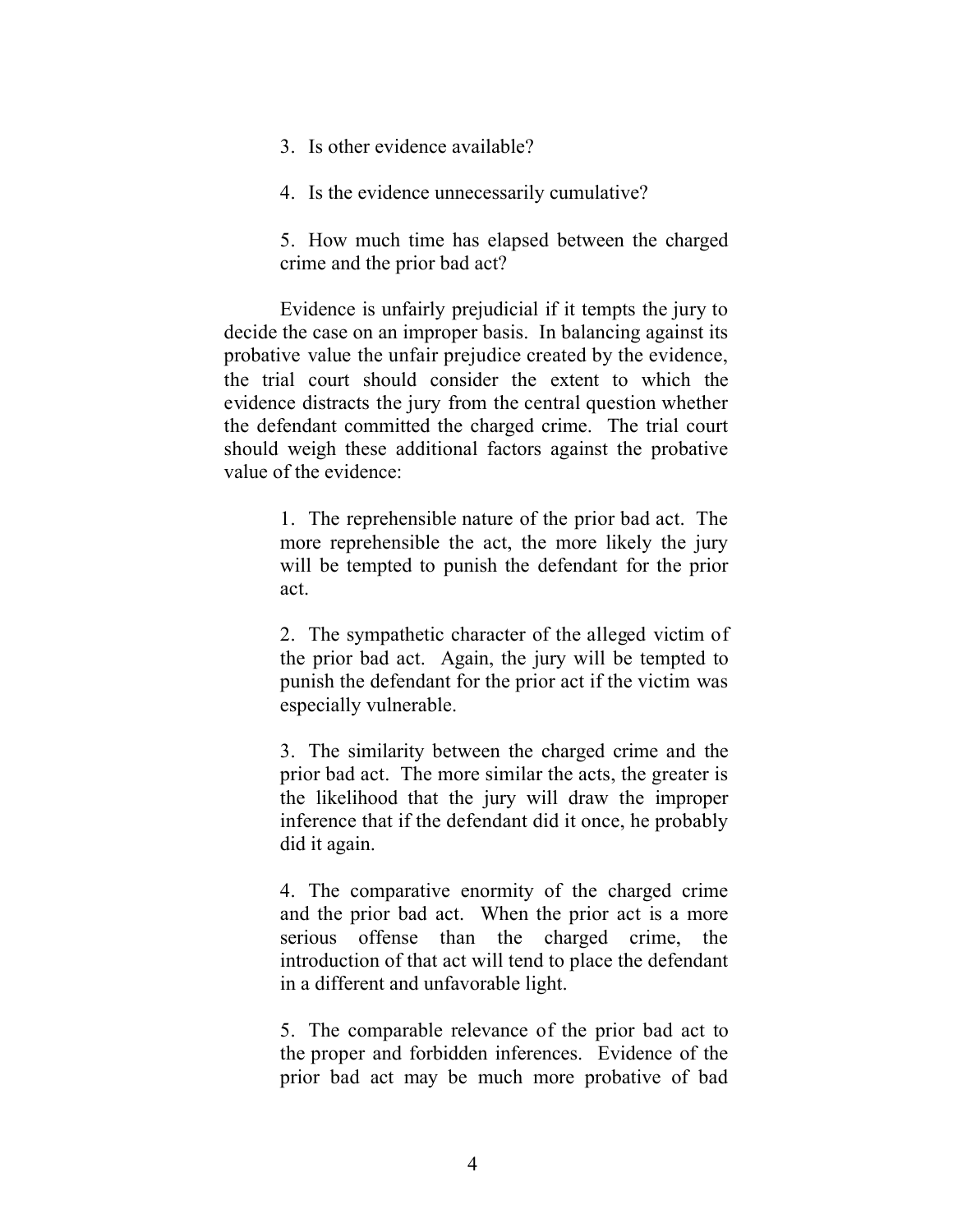character than it is of any legitimate inference permitted by Rule 404(b).

6. Whether the prior act resulted in a conviction. The jury may be tempted to punish the defendant if they believe he escaped punishment for the prior bad act.

*Gleason*, 2002 WY 161, ¶ 27, 57 P.3d at 342-43 (quoting *Rigler v. State*, 941 P.2d 734, 737 n.1 (Wyo. 1997)).

[¶9] A review of the record shows that the district court did not engage in the "shotgun approach" of which we disapproved in *Gleason*. Rather, it rightfully identified the purposes for which the prosecution sought introduction of the evidence and discussed each purpose, citing cases where the same type of evidence was used for the same purposes:

> It is important that the Court identify -- and I have reviewed the case law with regard to the alleged admissible purposes being put forth by the State.

> With regard to motive, it is clear and well settled in Wyoming that threats against a victim can be introduced properly to show motive.

> Also, that the defendant's conduct toward the victim may also be relevant at trial to establish motive, and that the prosecution is permitted to prove the accused's motive to identify the accused as the perpetrator of the charged crime.

> The case law the Court has reviewed and is relying on with regard to motive is *Kenyon v. State*, 96 P.3d 1016, a 2004 case; *Bhutto v. State*, 114 P.3d 1252, also a 2004 case; and *Mitchell v. State*, 865 P.2d 591.

> With regard to intent and malice, the Court is aware that there are both general and specific-intent crimes charged here.

> The case law is also clear with regard to 404(b) evidence as it relates to intent and malice. Uncharged misconduct can be relevant and admissible to prove intent in both general and specific intent cases. That's *Johnson v. State*, 936 P.2d 458, a 1997 case.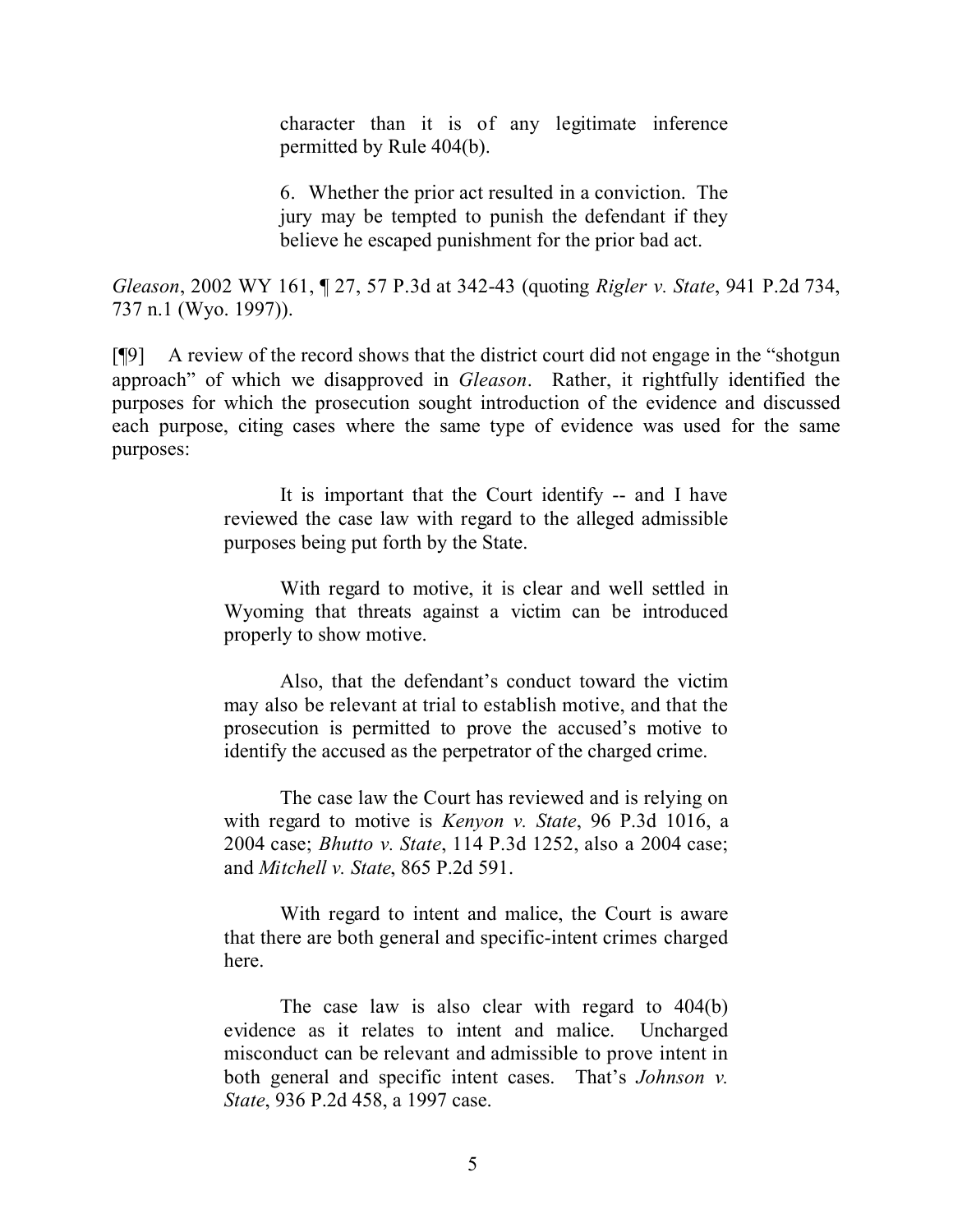Also, prior conflicts between the parties, including assault, are properly used to show intent, *Wilson v. State*, at 14 P.3d 912, it's a 2000 case; again, the *Bhutto* case; *Moore v. State*, 80 P.3d 191; a 2003 case; and most recently, *Rolle v. State*, 236 P.3d 259, Wyoming 2010.

With regard to identity, it's clear in Wyoming that evidence of other prior bad acts may be admitted for the purpose of proving identity. Again, that's the *Johnson* case. The *Johnson* case, *Rolle* case, and *Pena v. State*, 780 P.2d 316 a 1989 case.

Finally, with regard to course of conduct, Wyoming case law is clear that evidence of prior assaults may be admissible to establish a course of conduct between the parties as part of intent. And, again, that's the *Moore v. State* case.

[¶10] After explaining why motive, intent, malice, identity, and course of conduct are proper purposes for this type of evidence in this case, the district court went on to explain why it was not going to allow in a significant portion of the prosecution's requested evidence under W.R.E. 404(b). The district court found that the allegations regarding the previous girlfriend were not specific enough to warrant admission into evidence. Further, the district court found that some of the evidence regarding threats against the victim and her family were not offered for a proper purpose and lacked specificity and, thus, were also excluded. Thereafter, the district court analyzed the remaining evidence using all of the factors in *Gleason*. With respect to the proper purposes, the district court found:

> First, is the evidence offered for a proper purpose under *Vigil*[?] With the exceptions, as I said, that I've just ruled on, I do find that based upon a review of the elements of the charged offenses, it does appear that the offered evidence is properly used for the identified purposes.

> The defendant's motive as well as his intent are clearly at issue in this case. It is unknown to me, but it would appear to the Court that the defendant disputes some, if not all, of the acts alleged.

> Evidence of the relationship between [the appellant] and the alleged victim, including the discord and the violence that may have occurred between them, is relevant to the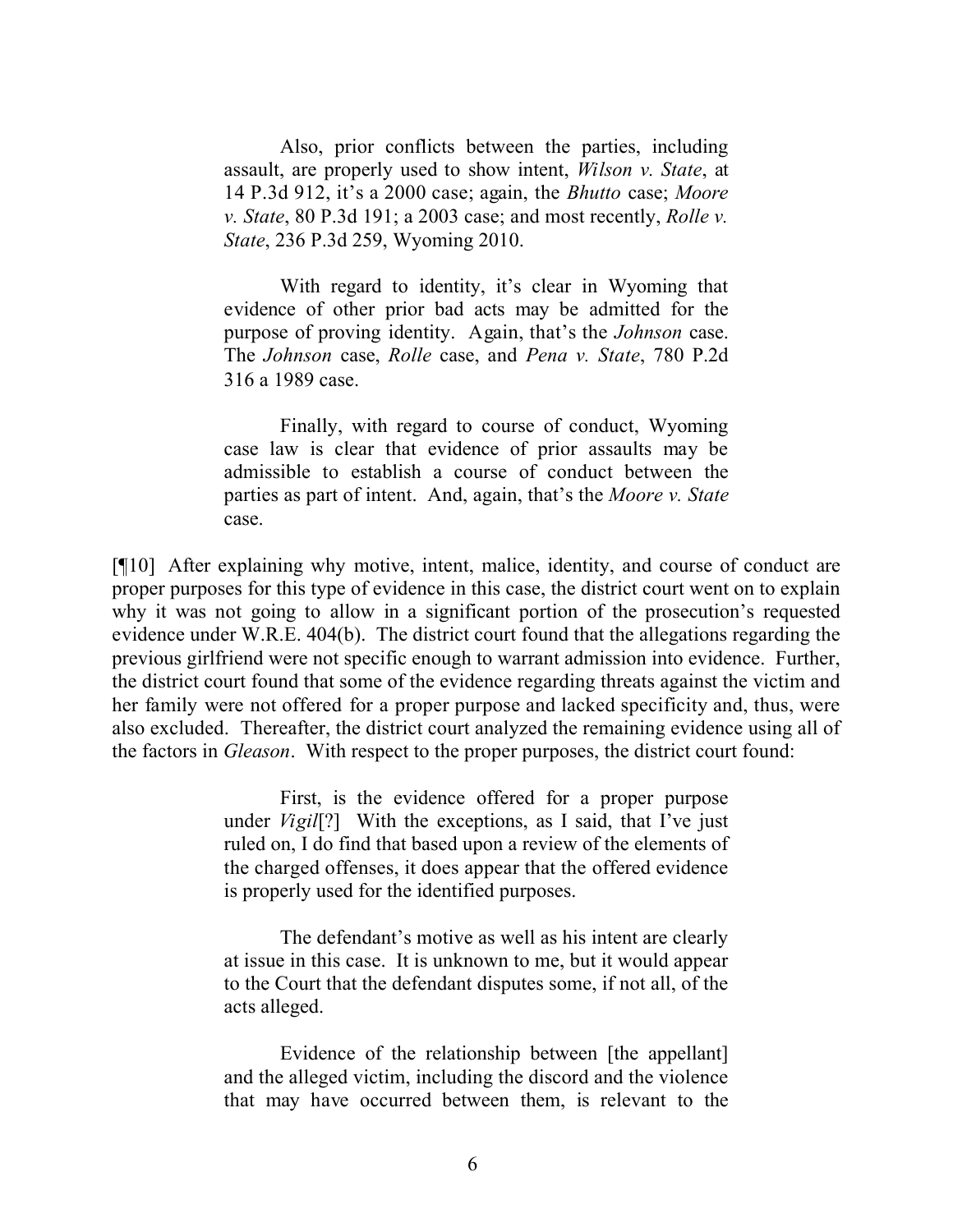defendant's motive to commit the alleged crimes, and it is also admissible to establish a course of conduct between the parties as part of intent.

Under the circumstances of the case and based upon the case law, the evidence proposed is properly offered for the purpose of showing motive, intent, identity, and absence of mistake, as well as course of conduct.

The record shows the district court engaged in a thoughtful analysis of the purposes for which the prosecution sought to introduce the evidence and carefully weighed the probative value of the evidence against the potential for unfair prejudice.

[¶11] The appellant's primary complaint appears to stem from the fact that the district court identified more than one proper purpose for the admission of the evidence. Clearly, the district court identified several proper purposes for the introduction of the evidence. However, that does not mean it engaged in the "shotgun approach" of simply naming every possible proper purpose. In fact, this Court previously has recognized that the district courts are not required to pinpoint only one proper purpose for the admission of evidence. *Rolle*, 2010 WY 100, ¶ 15, 236 P.3d at 268 n.3; *Sturgis v. State*, 932 P.2d 199, 203 (Wyo. 1997). The district court correctly identified the proper purposes for the admission of the evidence and weighed the evidence in accordance with the *Gleason*  factors. The district court's conclusions were reasonable under the circumstances, and we do not find the district court abused its discretion.<sup>2</sup>

## *Did the district court abuse its discretion when it allowed the jury to review a transcript of a telephone recording between the appellant and the victim while the recording was being played at trial?*

[¶12] During its case in chief, the prosecution played a recorded telephone conversation between the appellant and the victim. The jury was provided with a transcript of the conversation to review while the recording was played. The appellant objected to the use of the transcript on the grounds that he did not believe the victim—who was testifying at the time—knew if the transcript was an accurate reflection of the recording and that the

 $\overline{a}$ 

<sup>&</sup>lt;sup>2</sup> Although we do not find the district court abused its discretion in its ultimate conclusion regarding the admission of the evidence under W.R.E. 404(b), we do feel compelled to clarify one of the factors in the *Gleason* analysis that was misapplied here. When determining the probative value of the evidence, the district court must ask whether "other evidence [is] available." *Gleason*, 2002 WY 161, ¶ 27, 57 P.3d at 342. Here, the district court analyzed whether other evidence of the uncharged misconduct was available. The correct question, however, is whether other evidence of the proper purpose—i.e., motive, intent, identity, etc.—is available. *Mersereau v. State*, 2012 WY 125, ¶ 26, 286 P.3d 97, 110 (Wyo. 2012). If it is, the uncharged misconduct becomes less probative.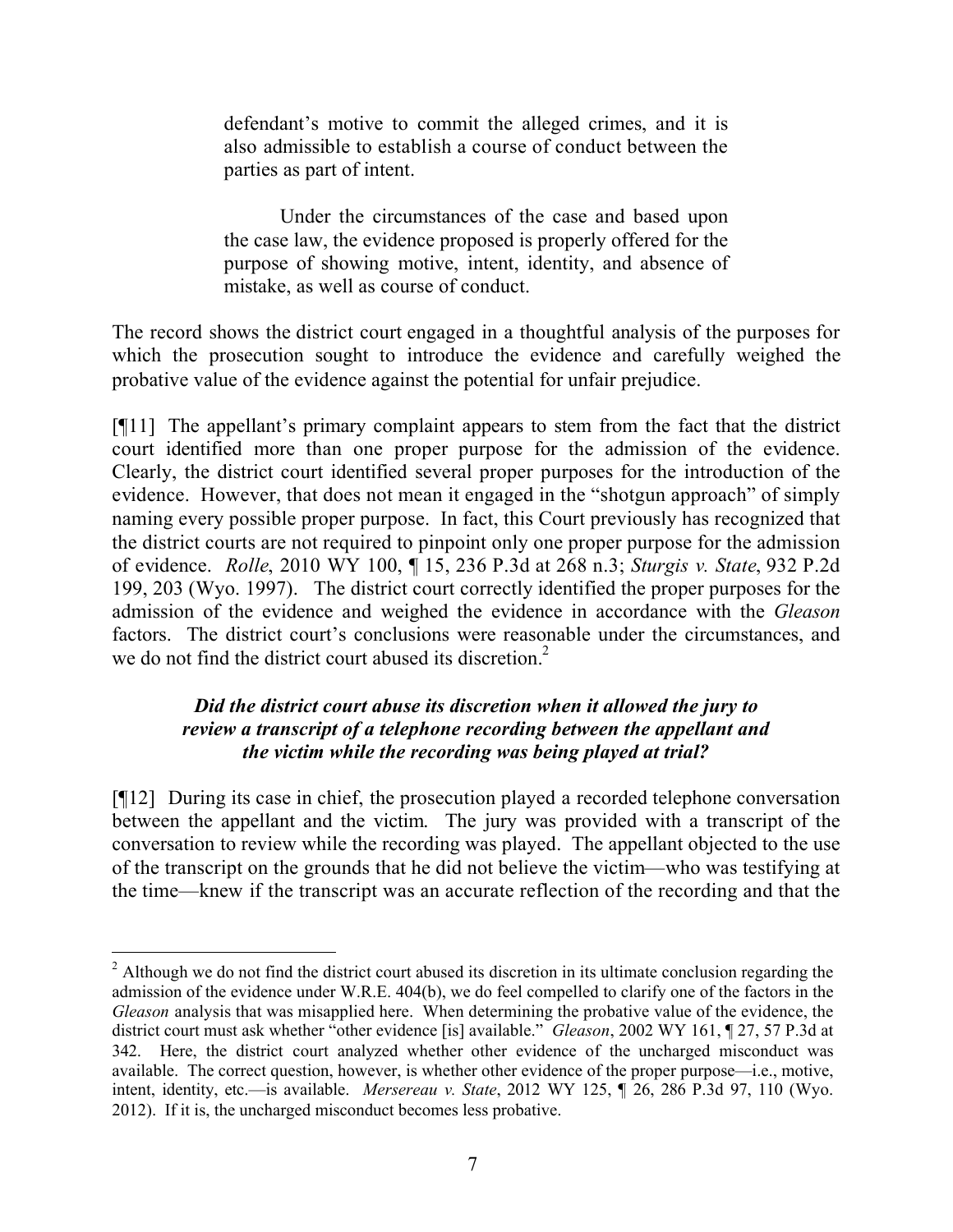members of the jury should form their own opinions about what was being said on the recording. The district court overruled the appellant's objection and informed the jury:

> I would direct that after the recording is played, the transcripts will be collected from the members of the jury. And I would again specifically caution the members of the jury that even though the transcript is being given to you while you listen to the recording, it is only an aid to you in your consideration of the evidence, and you need to rely upon your own hearing and your own perception of this recording in connection with your actual evaluation and use of that evidence.

On appeal, the appellant argues that the district court abused its discretion when it allowed the jury to look at the transcript because there is nothing in the record to indicate the district court considered whether the transcript was reliable and consistent with the actual conversation in the recording.

[¶13] "The admission of evidence, including the admission of transcripts to assist the trier of fact, lies within the sound discretion of the trial court and will not be disturbed absent a clear abuse of discretion." *Munoz v. State*, 849 P.2d 1299, 1300 (Wyo. 1993). While the transcripts in this case were not admitted into evidence, but only used as an aid, the abuse of discretion standard of review still applies. *See United States v. Jacob*, 377 F.3d 573, 581 (6th Cir. 2004). This Court will not find that an abuse of discretion has occurred, so long as "there exists a legitimate basis for the trial court's ruling." *Foster v. State*, 2010 WY 8, ¶ 14, 224 P.3d 1, 7 (Wyo. 2010) (quoting *Wimbley v. State*, 2009 WY 72, ¶ 10, 208 P.3d 608, 611 (Wyo. 2009)). Further, even if the use of the transcript was error, this Court will only reverse the appellant's conviction if the error was prejudicial. *Reay v. State*, 2008 WY 13, ¶ 8, 176 P.3d 647, 650 (Wyo. 2008). "Error is prejudicial if there is a reasonable possibility that the verdict might have been more favorable to the defendant if the error had not been made." *Id*.

[¶14] The appellant argues that the district court abused its discretion when it determined the jury could look at a transcript of the recorded telephone conversation without the district court first making a record as to why the transcript was necessary, accurate, and reliable. With respect to the accuracy and reliability of the transcript, the appellant asserts the district court had a duty to examine the person who prepared the transcript. However, this Court has never required the person who prepared the transcript specifically to testify in order to lay a foundation for the accuracy of a transcript. Instead, this Court has held that, "[w]hen testimony supplied by *either* the transcriber or a participant in the conversation verifies the transcript's accuracy, authentication is satisfied." *Munoz*, 849 P.2d at 1300 (emphasis added). Here, the victim, who was one of the participants in the recorded telephone conversation, testified that she had reviewed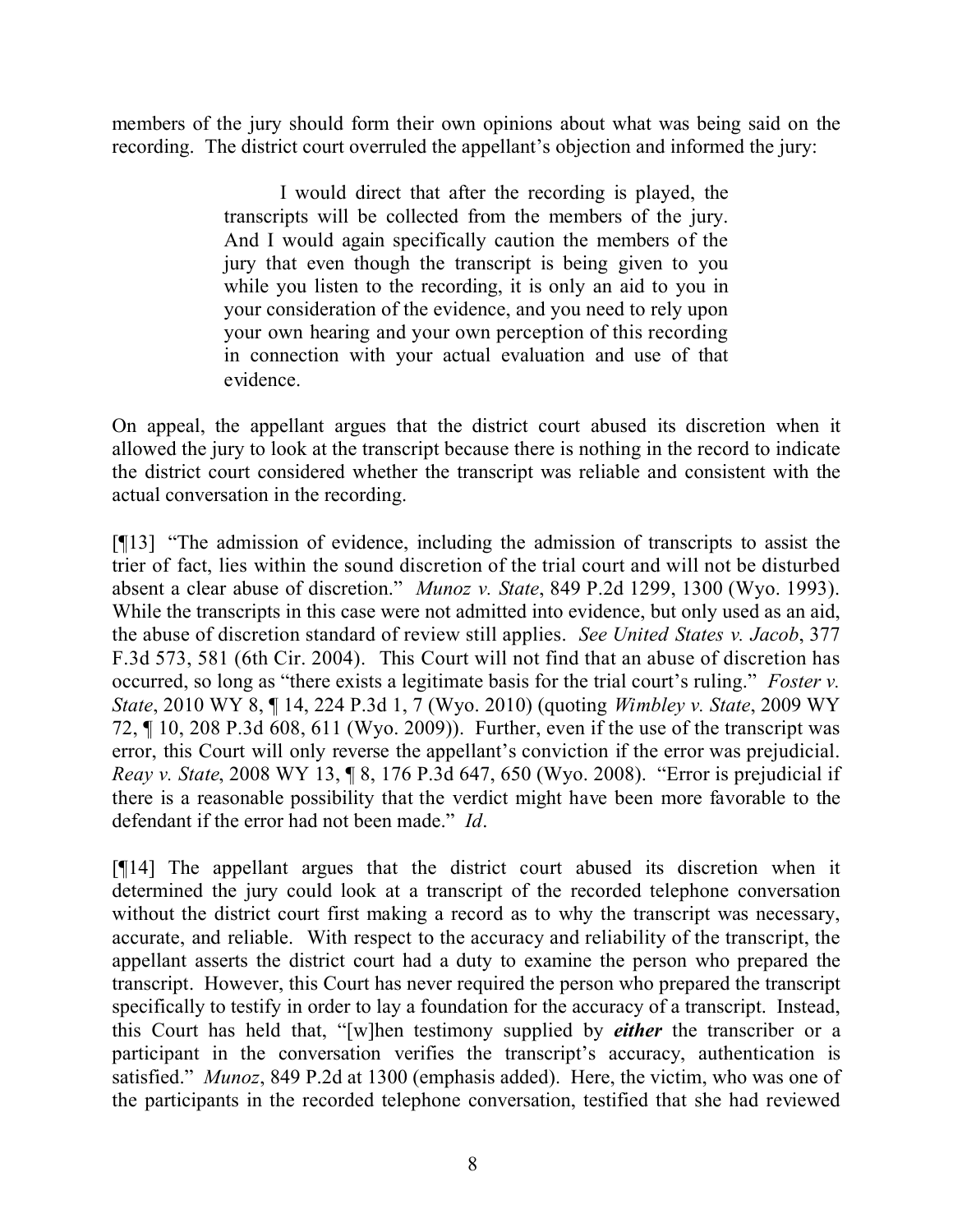the transcript and, to the best of her knowledge, it appeared to be an accurate reflection of the conversation. Thus, the transcript was properly authenticated.

[¶15] Additionally, this Court has recognized that transcripts of a recording can be useful to a jury. *See Crisp v. State*, 944 P.2d 1165, 1168 (Wyo. 1997); *Munoz*, 849 P.2d at 1300. While there is nothing in the record to indicate exactly why the district court believed the transcript would be beneficial to the jury, it is not outside the bounds of reason to believe that it would be. We decline to find the district court abused its discretion in allowing the jury to look at the transcript while it was contemporaneously listening to the recording.

[¶16] It is worth noting that, even if the district court had abused its discretion in allowing the jury to use the transcript, the appellant has failed to demonstrate how the verdict may have been more favorable to him if the transcript had not been used. *See Reay*, 2008 WY 13, 18, 176 P.3d at 650. The appellant has spent a significant portion of his brief arguing that there is nothing in the record to show the transcript was accurate and reliable; however, at no time in his argument does he ever claim the transcript is inaccurate or unreliable. It is difficult to see how the appellant could be prejudiced by the lack of a record regarding the accuracy of the transcript if the transcript is, in fact, accurate.

# *Was trial counsel ineffective because he requested a continuance and filed a waiver of speedy trial signed by the appellant, contrary to the appellant's desire not to waive his right to a speedy trial?*

[¶17] Approximately two weeks before the appellant's trial was to begin, the prosecution gave notice that it intended to introduce into evidence the recorded telephone conversation between the appellant and the victim. The appellant's counsel objected to the notice and requested the evidence be excluded or, in the alternative, he be granted a continuance of the trial so that he could consult with an expert regarding the recording. The district court held a hearing on the matter and granted the appellant a continuance on the condition that the appellant file a written waiver of his right to speedy trial. The next day, the appellant filed a written waiver. Now, however, the appellant claims he did not want to waive his right to a speedy trial and that he received ineffective assistance of counsel when his trial attorney told the district court the appellant would waive that right and filed a waiver to that effect.

[¶18] When reviewing a claim of ineffective assistance of counsel, we review the record *de novo*. *Mickelson v. State*, 2012 WY 137, ¶ 16, 287 P.3d 750, 755 (Wyo. 2012). In order to prevail on a claim of ineffective assistance of counsel, the appellant "must demonstrate on the record that: 1) counsel's performance was deficient and 2) prejudice resulted." *Jenkins v. State*, 2011 WY 141, ¶ 5, 262 P.3d 552, 555 (Wyo. 2011) (quoting *Dettloff v. State*, 2007 WY 29, ¶ 17, 152 P.3d 376, 382 (Wyo. 2007)).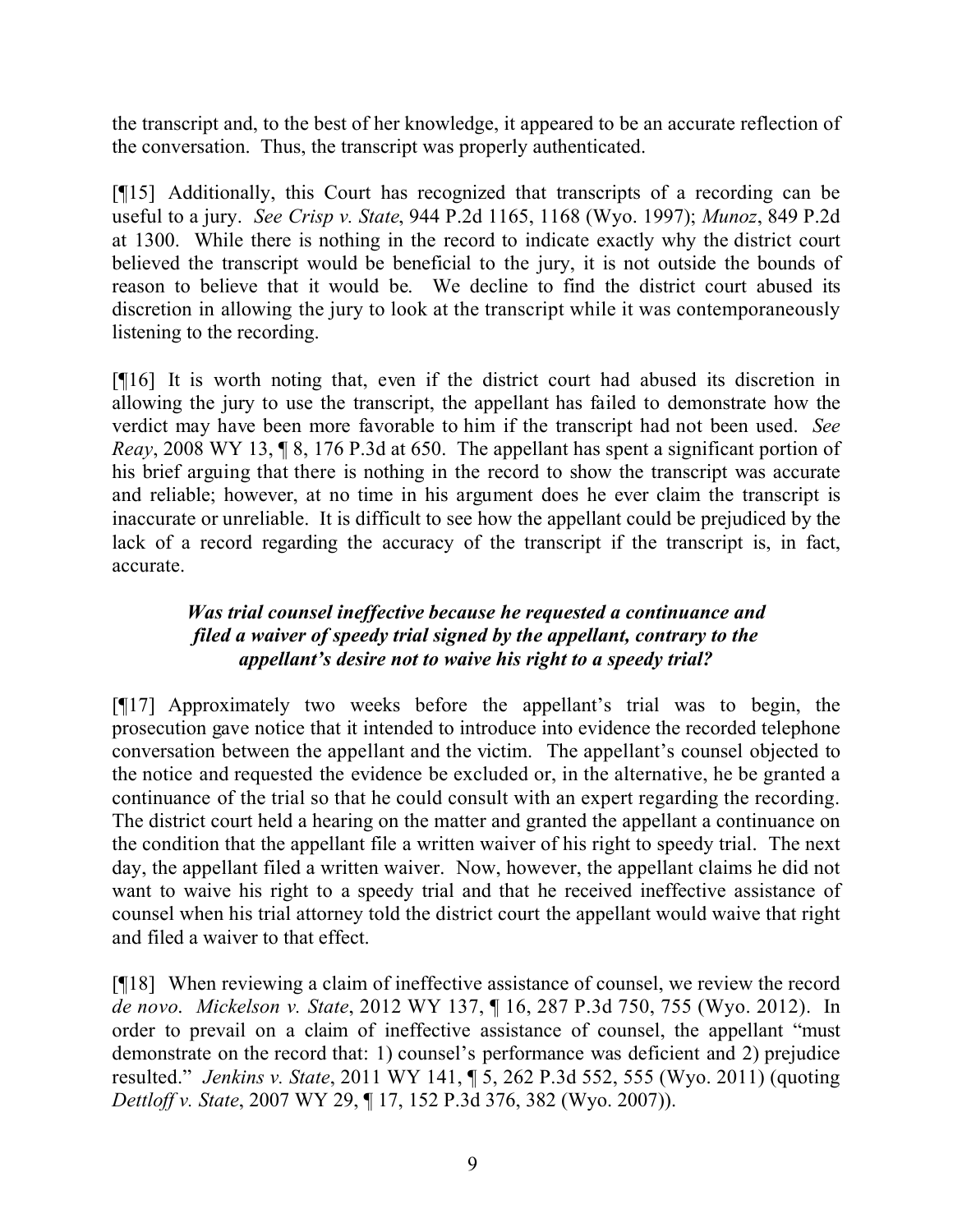When reviewing a claim of ineffective assistance of counsel, the paramount determination is whether, in light of all the circumstances, trial counsel's acts or omissions were outside the wide range of professionally competent assistance. *Hirsch* [*v. State*, 2006 WY 66], ¶ 15, 135 P.3d [586,] 593  $[(Wyo. 2006)]$ . We indulge a strong presumption that counsel rendered adequate assistance and made all significant decisions in the exercise of reasonable professional judgment. *Id.* Under the two-prong standard articulated in *Strickland* [*v. Washington*, 466 U.S. 668, 687, 104 S.Ct. 2052, 2064, 80 L.Ed.2d 674 (1984)], to warrant reversal on a claim of ineffective assistance of counsel, an appellant must demonstrate that his counsel failed to render such assistance as would have been offered by a reasonably competent attorney and that counsel's deficiency prejudiced the defense of the case. *Id*. "The benchmark for judging any claim of ineffectiveness must be whether counsel's conduct so undermined the proper functioning of the adversarial process that the trial cannot be relied on as having produced a just result." *Id*., quoting *Strickland*, 466 U.S. at 686, 104 S.Ct. [at 2064].

The burden of proving that counsel was ineffective rests entirely on the appellant. *Martinez v. State*, 2006 WY 20, ¶ 23, 128 P.3d 652, 663 (Wyo. 2006). The appellant must also demonstrate the existence of a reasonable probability that, absent the deficiency in counsel's performance, the result of the proceedings would have been different. *Id*. A failure to make the required showing of either deficient performance or sufficient prejudice defeats an ineffectiveness claim. *Id*. An ineffectiveness claim may be disposed of solely on the ground of lack of sufficient prejudice. *Id*.

*Dettloff*, 2007 WY 29, ¶¶ 18-19, 152 P.3d at 382-83. We have also stated that when assailing counsel's assistance, an appellant must provide more than mere speculation or equivocal inferences. *Duke v. State*, 2004 WY 120, ¶ 36, 99